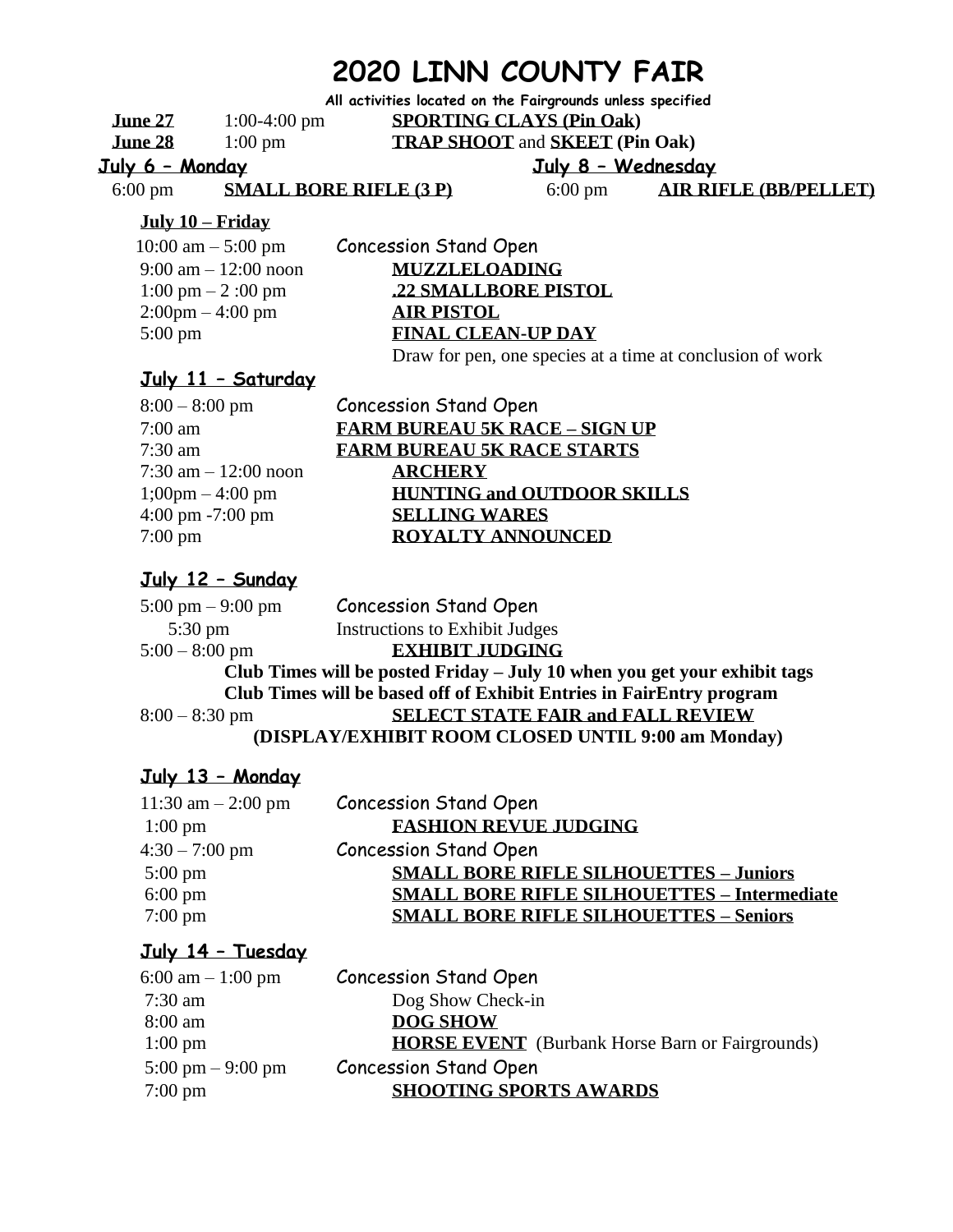# **July 15 – Wednesday**

|                    | <u>yury surveniesuuy</u>            |                                                           |                                                                                      |
|--------------------|-------------------------------------|-----------------------------------------------------------|--------------------------------------------------------------------------------------|
|                    |                                     | $7:00 \text{ am} - 3:00 \text{ pm}$ Concession Stand Open |                                                                                      |
|                    |                                     |                                                           | <u>ALL LIVESTOCK CHECK-IN BY 11:00 am NO EARLY ARRIVALS – </u>                       |
|                    |                                     | unless approved by Chairman                               |                                                                                      |
|                    |                                     | (Beef, Bucket Calf, Goat, Poultry, Rabbit, Sheep, Swine)  |                                                                                      |
| $8:00 \text{ am}$  |                                     | <b>Poultry Blood testing</b>                              |                                                                                      |
|                    |                                     |                                                           | 10:00 am Starting with Swine Weigh in and Carcass Data Then follow with Sheep & Goat |
|                    |                                     |                                                           | Weigh in and Carcass Data Follow with Beef Weigh in and Carcass Data                 |
| $11:00 \text{ am}$ |                                     |                                                           | <b>SALE PICTURE TAKEN</b> (Starting with Swine first, then others and                |
| Beef at $1:00$ )   |                                     |                                                           |                                                                                      |
| $12:00$ noon       |                                     | <b>BUCKET CALF TEST</b>                                   |                                                                                      |
| $1:00 \text{ pm}$  |                                     | <b>POULTRY SHOW</b>                                       |                                                                                      |
|                    | $4:00 \text{ pm} - 8:00 \text{ pm}$ | <b>FISH FRY</b>                                           |                                                                                      |
| $6:00 \text{ pm}$  |                                     |                                                           | <b>ROOSTER CROWING CONTEST</b>                                                       |
|                    |                                     | <b>LEAD LINE</b>                                          |                                                                                      |
| $7:30 \text{ pm}$  |                                     |                                                           | <b>BEEF FITTING CONTEST</b>                                                          |
|                    | July 16 - Thursday                  |                                                           |                                                                                      |
|                    | 7:00 am $-10:00$ pm                 | <b>Concession Stand Open</b>                              |                                                                                      |
| 0.00cm             |                                     | <b>CHEED CHOW</b>                                         |                                                                                      |

| <b>BUCKET CALF TEST</b>        |
|--------------------------------|
| <b>POULTRY SHOW</b>            |
| <b>FISH FRY</b>                |
| <b>ROOSTER CROWING CONTEST</b> |
| <b>LEAD LINE</b>               |
| <b>BEEF FITTING CONTEST</b>    |
|                                |

| 7:00 am $-10:00$ pm | <b>Concession Stand Open</b>                                                  |
|---------------------|-------------------------------------------------------------------------------|
| $9:00 \text{ am}$   | <b>SHEEP SHOW</b>                                                             |
| $10:00 - 2:00$      | <b>ROLL OVER SIMULATOR</b> (Health Department)                                |
| $1:00 \text{ pm}$   | <b>GOAT SHOW</b>                                                              |
|                     | <b>LIVESTOCK JUDGING</b>                                                      |
| $7:00 \text{ pm}$   | <b>4-H/FFA SPECIAL AWARDS</b>                                                 |
|                     | (Style Revue, Garment Awards, Horse, State Fair Farm Family, Special Exhibit) |

 (Style Revue, Garment Awards, Horse, State Fair Farm Family, Special Exhibit Awards)

# **July 17 Friday**

#### 6:30 am – 8:30 am **FARM BUREAU BREAKFAST**

| 9:00 am $-$ 4:00 pm | <b>Concession Stand Open</b>              |
|---------------------|-------------------------------------------|
| 8:00 am             | <b>SWINE SHOW</b> (East Ring)             |
| $1:00 \text{ pm}$   | <b>RABBIT/GUINEA PIG SHOW</b> (West Ring) |
| $2:00 \text{ pm}$   | <b>TRACTOR RODEO</b>                      |
| $3:00 - 7:00$ pm    | <b>FILTHY FRIES - Calico Kitchen</b>      |
|                     |                                           |

## **July 18 – Saturday**

7:00 am  $-$  9:00 pm

| <b>Concession Stand Open</b>                   |  |
|------------------------------------------------|--|
| <b>BEEF FEMALE SHOW</b>                        |  |
| <b>BULL SHOW, BEEF STEER SHOW, BUCKET CALF</b> |  |

#### **SHOW**

9:00 am

**11:30**

#### 11:00 am **BBQ CONTEST JUDGED AND SERVED FOR LUNCH AT**

12:00 pm **BUILDING EXHIBITS RELEASED** 3:00 – 5:00 pm **RELEASE NON SALE ANIMALS**  5:00-7:00 pm **APPRECIATION SUPPER** 6:45 pm **TRACTOR RODEO AWARDS** and other special presentations 7:00 pm **PREMIUM SALE**